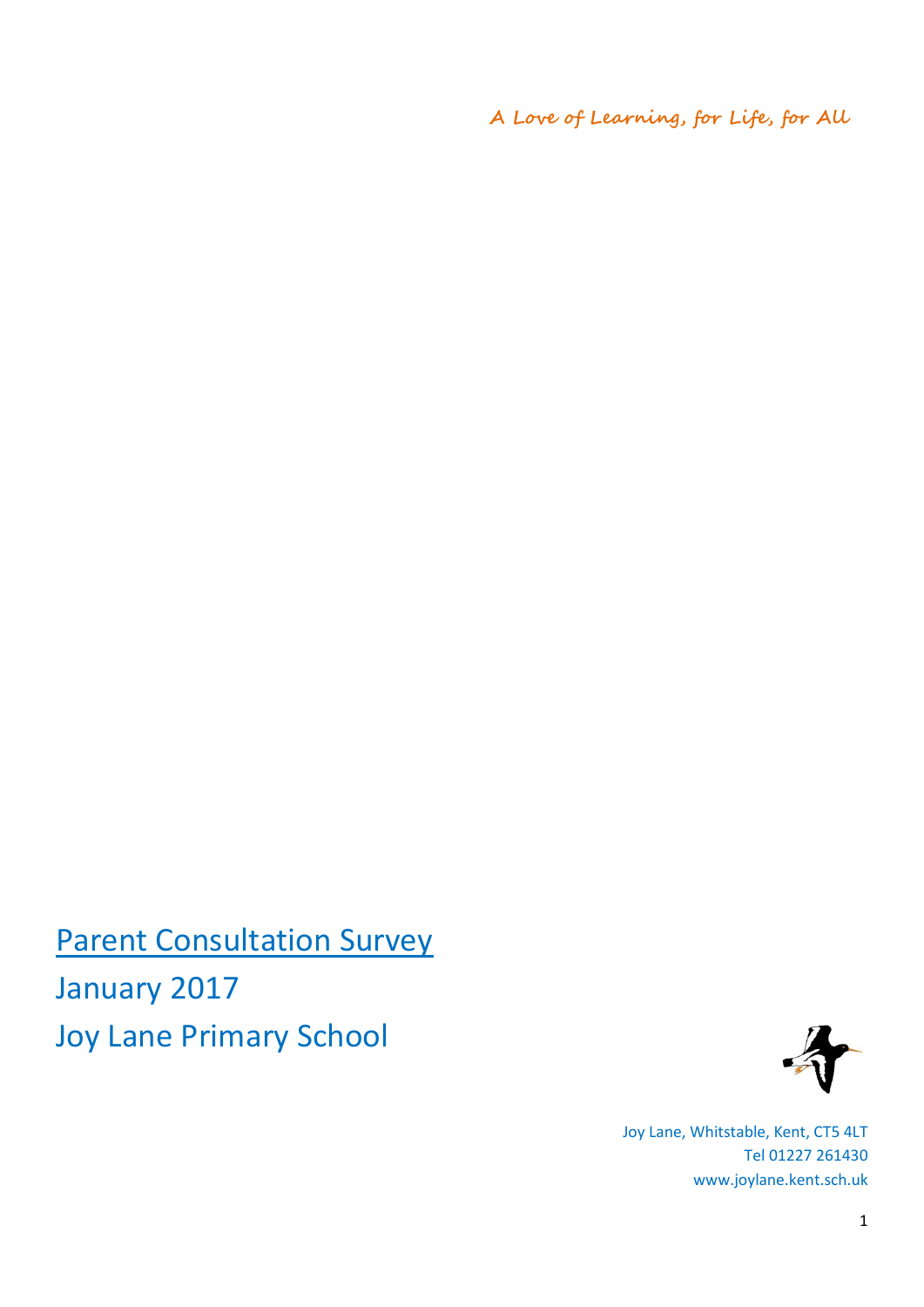# Overall Survey Results

187 parents completed our survey.

| <b>Percentages</b>                                                       | Strongly Agree | Agree | Disagree | <b>Disagree</b><br>Strongly | Don't Know |
|--------------------------------------------------------------------------|----------------|-------|----------|-----------------------------|------------|
| My child is happy at this school                                         | 58%            | 39%   | 2%       | 1%                          | 0%         |
| My child feels safe at this school                                       | 60%            | 38%   | 1%       | 0%                          | 1%         |
| My child makes good progress at this school                              | 44%            | 49%   | 5%       | 0%                          | 2%         |
| My child is well looked after at this school                             | 57%            | 40%   | 2%       | 1%                          | 1%         |
| My child is taught well at his school                                    | 53%            | 43%   | 1%       | 1%                          | 3%         |
| My child receives appropriate homework for their age                     | 29%            | 50%   | 14%      | 2%                          | 5%         |
| This school ensures the pupils are well behaved                          | 53%            | 41%   | 1%       | 1%                          | 4%         |
| This school deals effectively with bullying                              | 24%            | 40%   | 3%       | 0%                          | 33%        |
| This school is well led and managed                                      | 47%            | 45%   | 1%       | 1%                          | 6%         |
| This school responds well to any concern I raise                         | 34%            | 48%   | 6%       | 1%                          | 11%        |
| I receive valuable information from the school about my child's progress | 34%            | 54%   | 9%       | 2%                          | 1%         |
| I would recommend this school to another parent                          | 49%            | 44%   | 2%       | 1%                          | 4%         |
| School provides effective communication                                  | 37%            | 53%   | 5%       | 2%                          | 2%         |

#### My Child is happy at this school

| strongly<br>/ Agree or Agree | Strongly Disagree or Disagree | Don't<br>know |
|------------------------------|-------------------------------|---------------|
| 97%                          | າ ດ<br>7٥                     | 0%            |

#### My child feels safe at this school

| Agree or Agree | / Disagree or Disagree            | Don'   |
|----------------|-----------------------------------|--------|
| strongly       | ' strongly۔                       | . know |
| 98%            | 1%<br>$\sim$ $\sim$ $\sim$ $\sim$ | 1%     |

#### My child is well looked after at this school

| strongly<br>Agree<br>Agree or | <sup>.</sup> Disagree<br>Disagree or<br>strongly | ⊃on′′<br>know |
|-------------------------------|--------------------------------------------------|---------------|
| 97%                           | 3%                                               | 1%            |

We are delighted that 97% of children are happy at our school, 98% feel safe and 97% believe they are well looked after. We strive to ensure that all children feel happy, safe and are cared for as we believe this enables them to make the most of their learning opportunities. We use a variety of resources to ensure that the children's wellbeing is nurtured including our FLOs, PASS analysis (Pupil Attitude to Self and School), PSHE programme and access to a counsellor if appropriate.

All staff undertake safeguarding training every year. We operate a safeguarding system called MyConcern, which all staff have access to; this ensures that any concerns can be referred to a Senior Leader within school very easily. Our Family Liaison Officers are available every morning and afternoon to see parents and carers informally and Mr Ashley-Jones runs an open morning every Friday for any parent that would like to come in and discuss something in person.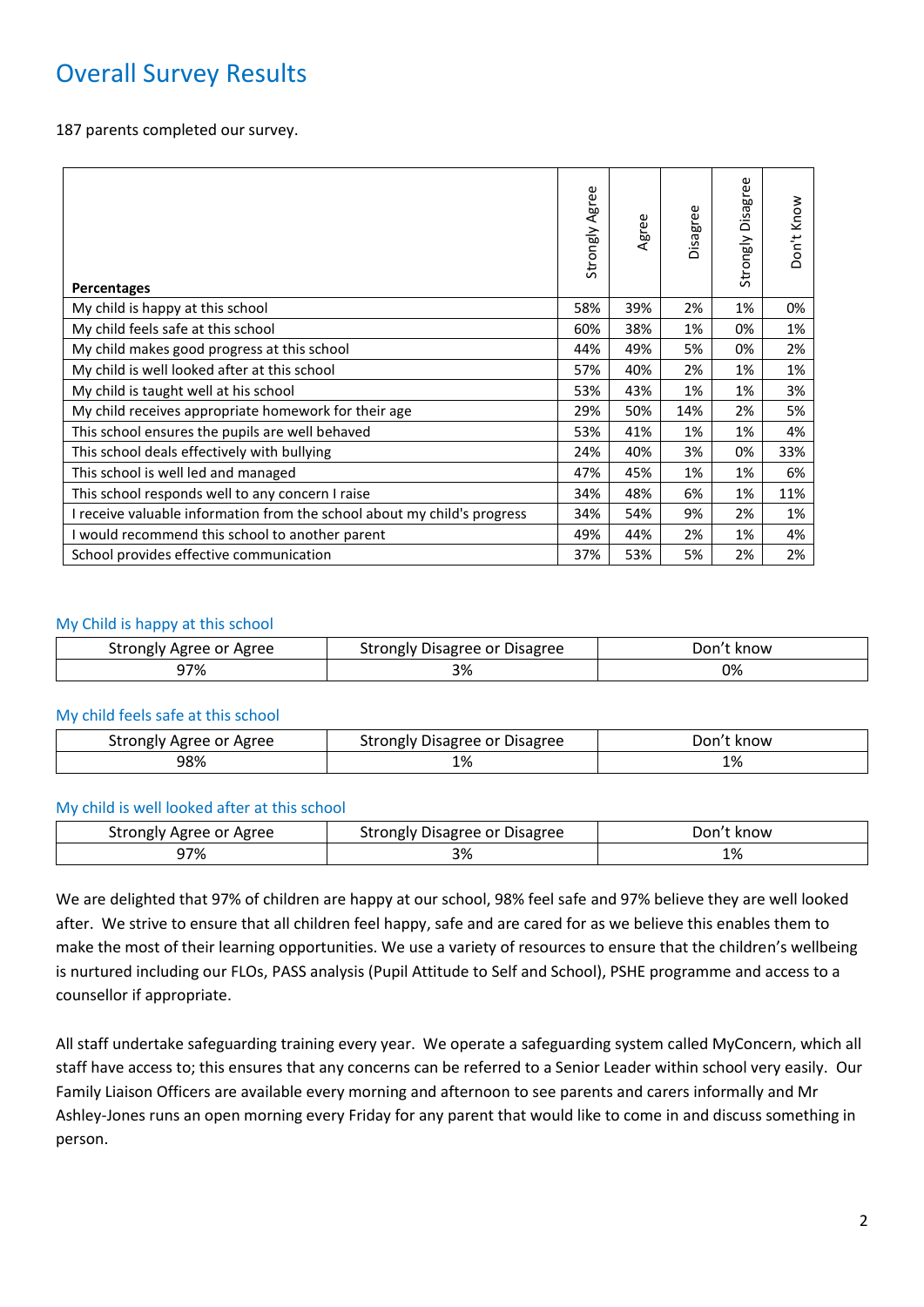My child makes good progress at this school

| Agree or Agree | Disagree or Disagree | Don''                                           |
|----------------|----------------------|-------------------------------------------------|
| strongly       | strongl              | know                                            |
| 93%            | $\sim$ 0/<br>J 70    | 2%<br>$\sim$ $\sim$ $\sim$ $\sim$ $\sim$ $\sim$ |

#### My child is taught well at this school

| Agree or Agree<br>strongly | , Disagree or l<br><b>Disagree</b><br>strongly ' | Don<br>. know |
|----------------------------|--------------------------------------------------|---------------|
| 96%                        | 70'<br>Z70<br>_____                              | 3%            |

#### I receive valuable information from the school about my child's progress

| Agree or Agree | ' Disagree or Disagree | Jon' |
|----------------|------------------------|------|
| strongly       | strongly '             | know |
| 88%            | 11%                    | 1%   |

We are delighted that so many parents and carers appreciate the hard work and dedication of our teachers and support staff. The new National Curriculum is now embedded across the school and our assessment system ensures that progress and attainment are carefully monitored. Children that are struggling are given the additional support they need and those that are excelling are encouraged to learn at a greater depth.

Following parent and carer comments on our previous survey we brought our parent partnership meetings forward from October to the last week of September and from March to January. It was believed that this would allow for any concerns to be identified and resolved at the earliest opportunity. We hope you feel these alterations have been beneficial.

We have had one Open Afternoon for parents and carers to come into the classrooms and see their child's work. We have another planned for March and a final one in July when reports will also be distributed.

Teachers are happy to meet with parents and carers at the end of the school day. If a parent or carer is unable to get to the school at this time or would prefer a private meeting they can call the school office and leave a message for the teacher to call back so that a mutually convenient meeting time can be arranged.

# My child receives appropriate homework for their age

| Agree<br>strongly<br>Agree or | Disagree or<br>: Disagree<br>َ strongly | onد<br>know |
|-------------------------------|-----------------------------------------|-------------|
| 79%                           | 16%                                     | 5%          |

We have received a mixture of comments regarding the homework set in each year group. Some parents and carers feel that there is too much homework set and others too little! We will be reviewing our homework policy early next term and will take into account all the comments made. However reading, spelling and key facts in Maths are invaluable to the children's learning and we are pleased that many parents and carers commented about their understanding of the importance of these elements of homework. Homework clubs are available at lunchtime and our After School Club team also offers children the opportunity to complete homework should they wish to. All parents and carers are encouraged to talk to the class teacher about any concerns they have, which includes any pressures that the homework timetable maybe causing.

#### This school ensures the pupils are well behaved

| Agree<br>Agree or .<br>strong <sub>r</sub> | <b>Disagree</b><br>Disagree or<br>ngiv | Jon'<br>know |
|--------------------------------------------|----------------------------------------|--------------|
| )4%                                        | 70/<br>270                             | 10,<br>470   |

#### This school deals effectively with bullying

| Agree or Agree | , Disagree or Disagree | ⊃on′*  |
|----------------|------------------------|--------|
| strongly       | strongly '             | . know |
| 64%            | ີດ<br>7٥               | 33%    |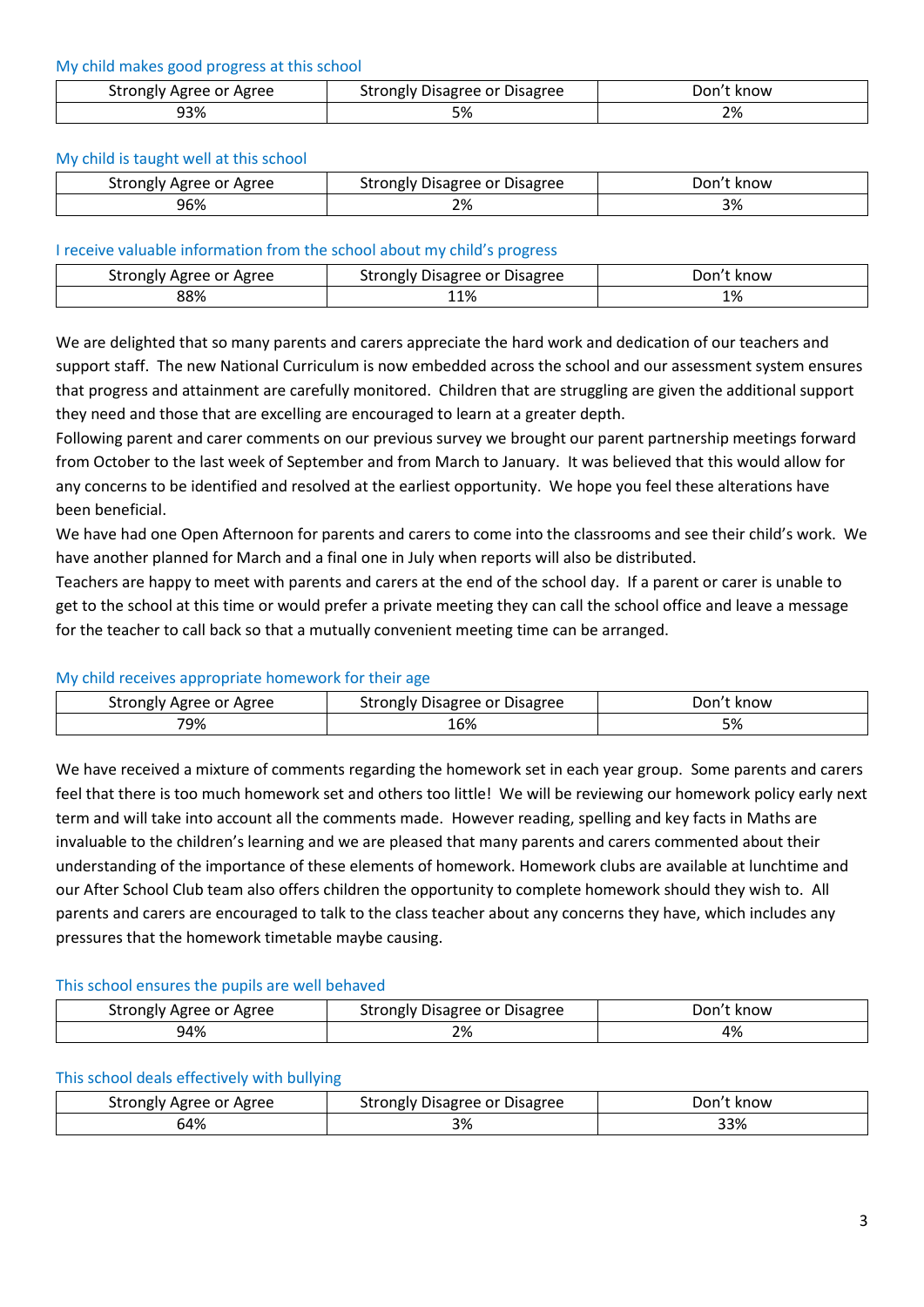The parents and carers that have stated 'don't know' regarding how we deal with bullying have commented that they have had no experience of bullying and are not therefore familiar with the systems we use. We consider this a good sign and added to the 64% that are happy gives us 97% of parents that feel we deal with bullying effectively. It is pleasing to see that so many parents and carers believe our pupil behaviour is good. We believe we have robust systems in place for monitoring behaviour and have recently revisited our low level behaviour system to ensure that minor problems are discussed weekly at Teacher, Phase Leader and Senior Leadership Team level.

#### This School is well led and managed

| strongly<br>' Agree or Agree | Strongly Disagree or Disagree | Don't know |
|------------------------------|-------------------------------|------------|
| 92%                          | 2%                            | 6%         |

# This school responds well to any concerns I raise

| Strongly Agree or Agree | ' Disagree or Disagree<br>strongly ' | . know<br>"On' |
|-------------------------|--------------------------------------|----------------|
| 82%                     | 7%                                   | 11%            |

Our Leadership Team strives to ensure that the school is well led and managed and it is pleasing that so many parents and carers recognise this. Over the last academic year we have again reviewed the Senior Leadership Team and increased the capacity to ensure that standards are met and maintained. We have our Executive Headteacher and Head of School now supported by three Assistant Heads, each specialising in a different area; Standards KS2, Standards KS1 & EYS and SEND & Inclusion. This team is, in turn, supported by our Phase Leaders who co-ordinate the Nursery & Reception classes, Years 1 & 2, Years 3 & 4, Years 5 & 6 and Oysters SRP. The teams meet weekly to ensure targets are met, initiatives are driven forward and to discuss any issues that arise. They work collaboratively to drive the curriculum forward and ensure the children have a broad, varied and stimulating learning experience across all areas of the curriculum. We continue to build capacity for the future with staff completing Middle leadership and Senior Leadership courses as we continue our journey to become an outstanding school.

We strive to resolve any concerns raised by children and parents and carers alike. Our Family Liaison Officers offer support to families and children on a daily basis and constantly adapt their practises to meet the needs presented to them. We have set up indoor and outdoor Sanctuary playtimes, play therapy sessions and have employed a counsellor who meets regularly with children as appropriate. Many staff have undertaken training in areas such as: Attachment and Anxiety, Drawing and Talking Therapy, Promoting Positive Relationships and Emotional Literacy to address the needs of our children.

# I would recommend this school to another parent

| strongly<br>Agree or Agree | : Disagree<br>Disagree or<br>strongly | ''Jon<br>. know |
|----------------------------|---------------------------------------|-----------------|
| <b>93%</b>                 | 20/<br><b>J70</b>                     | 4%              |

We are delighted that so many current parents and carers would recommend Joy Lane Primary School to other parents. Our ethos is to provide a safe, friendly, caring and inclusive community as we believe that children thrive in a positive learning environment.

# School provides effective communication

| Agree<br>strongly<br>Agree<br>or | <b>Disagree</b><br>Disagree<br>.<br>or | Jor'<br>know |
|----------------------------------|----------------------------------------|--------------|
| 90%                              | 7%                                     | 2%           |

After reviewing the survey results from our last questionnaire in March 2016 we added this question about communication. We are pleased that 90% of parents are now satisfied with the communication we offer. There were a wide variety of comments about the communication systems we operate, some very positive and some less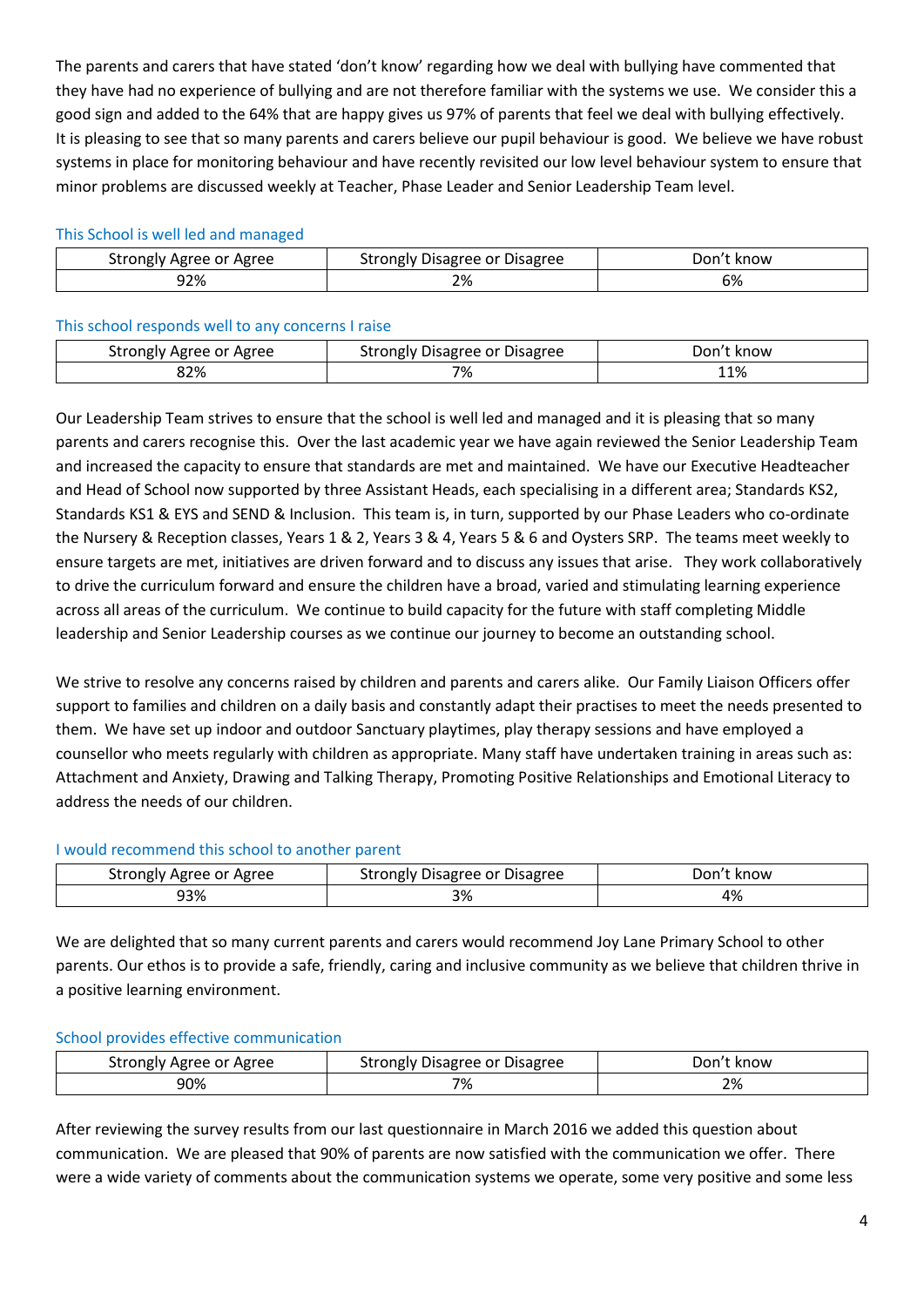so. One recurrent theme was to offer parents the opportunity to consent to trips and other activities on-line. We are currently researching this and hope to be able to offer a secure on–line consent service in the coming academic year. We are also developing the Dojo system further so that you are informed about activities and events within your child's class, as well as opening a Twitter account for up to date information sharing.

Some parents and carers commented on receiving too much mail, via various sources therefore we are carrying out an audit to see if it is possible to compile letters and information further to reduce the number of letters/emails sent out.

We try to communicate with our parent community in a timely manner, unfortunately there are occasions when this is not possible and we contact you as soon as information is made available to us.

# Parent and Carer responses to comment sections:

Please remember that if you have any concerns about any aspect of your child's education there are a number of ways you can communicate with us. The Family Liaison Officers are available every morning and afternoon, Teachers are available at the end of the school day, Mr Ashley-Jones is available every Friday morning for informal drop ins. Please be assured that you can telephone the school office and request a teacher or member of the Senior Leadership Team to return your call or make an appointment to see you at any time.

Some comments are not addressed in the sections above and we have tried to address them below:

# School Dinners

We offer a variety of freshly cooked food every day. We are currently waiting for an alternative menu from KCC to expand the variety of food on offer even further and as soon as this is available we will let parents and carers know. We cover nutrition and healthy eating in our curriculum through PSHE and encourage children to make healthy choices. We always offer salad and fruit with our daily lunch menu and encourage this choice.

# Breakfast and After School Club

We have been asked if a reduction in price could be given to parents and carers with more than one child attending either club, unfortunately this is not possible as we have to staff the clubs according to the number of children attending.

The After School Club offers a variety of activities including the option for children to complete homework. Once the weather improves we will be able to access the outside space more frequently which we know many of the children enjoy. Next winter we will be able to use the multi-use game area enabling the children to enjoy the outside in all weathers. We will, in the meantime, audit the activities, games and crafts available.

We understand the comments about access to the school site being restricted at certain times and can only apologise for the inconvenience caused. We always make access decisions based on the safety of the children on the school site at that time. We believe many of the current concerns will be alleviated once the new access road and increased parking area is complete.

# Our Site

The building programme continues. We have endeavoured to minimise the disruption to the school during the building process and to ensure that the safety of the children is paramount at all times. Unfortunately this has caused some inconvenience at times but we all looking forward to the completion of the works and the wonderful facilities we will have in September 2017. As the weather improves the children will be able to use the school field more regularly.

We try to keep school entrance and exit route changes to a minimum so that parents, carers and children are familiar with them, however, on occasion, it is necessary for routes to be adjusted. We always ensure additional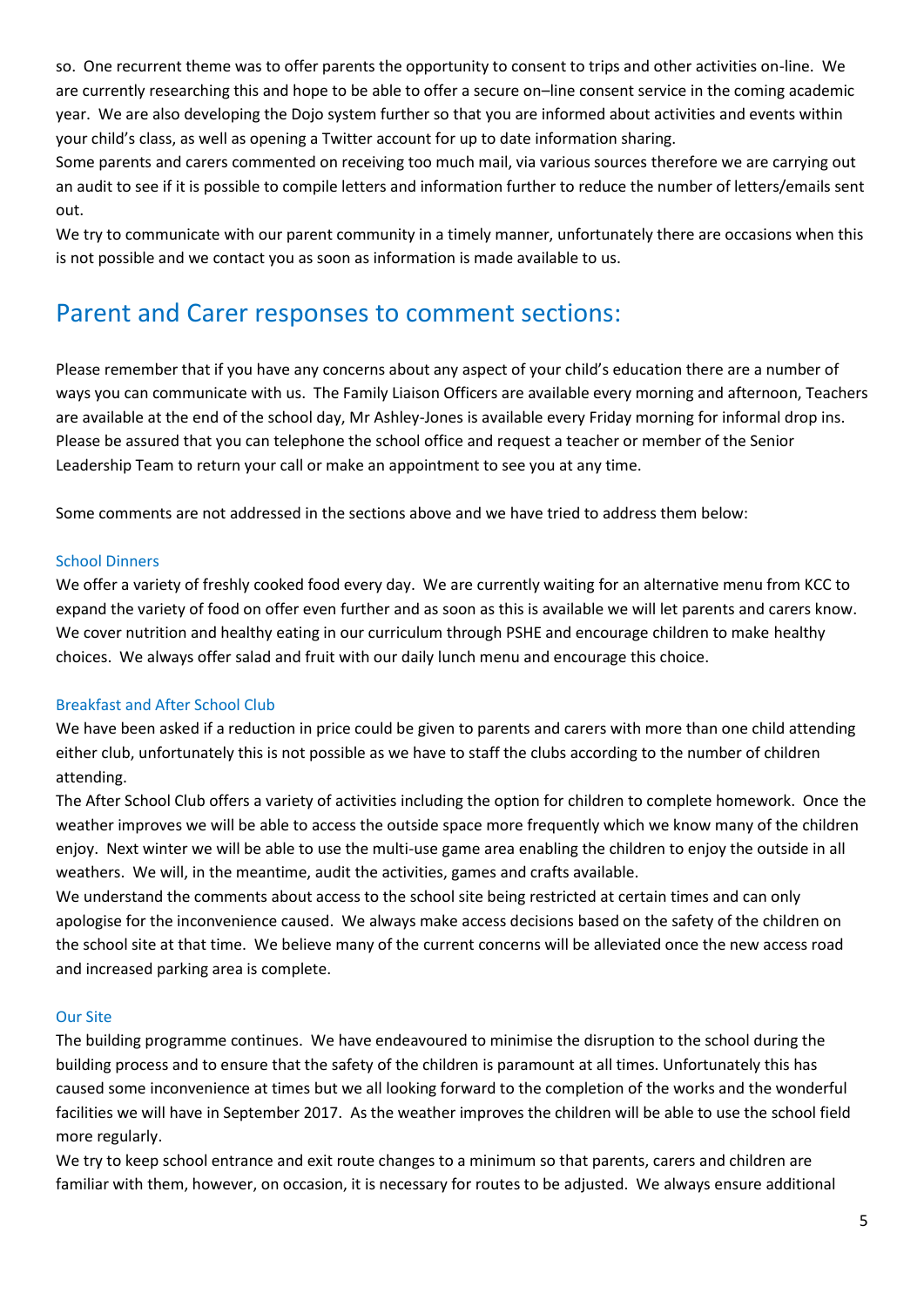staff are on duty when changes are made to try and minimise the inconvenience caused and to ensure the safety of the children and parent community as they enter and exit the school site.

Taking into account comments made by parents and carers previously, during the building programme some existing pathways will be made wider.

We work closely with the builders to ensure that there is no disruption to the children's learning and have used the building work to enhance the curriculum whenever possible!

# Workshops for Parents

We have already had many workshops this academic year and, of course, have more planned and our aim is to ensure appropriate workshops are delivered to the parents and carers of specific year groups. We try to accommodate parents and carers that work by holding many workshops in the evening too, however this is not always possible. For example we have managed to secure a visit from Kent Police to give a talk to parents and carers about E-Safety but they are only able to offer us an afternoon time slot.

If there is a PowerPoint presentation or information pack from any of our workshops we put these on our website for parents and carers to access at their convenience.

# Other matters

Some parents and carers have expressed concern about the amount of money we request to support activities offered to the children. Unfortunately the school budget cannot subsidise all trips but we know that they are not only enjoyable for the children but also very beneficial for their learning. We are careful to only select trips and activities that will enhance the children's education. If we reduce the number of requests for financial contributions we will have to reduce the number of trips/activities too.

There were some comments about the free extended-curricular clubs we offer after school through part of the term. The teachers and teaching assistants offer their time for these clubs free of charge and the school funds any equipment needed. The teachers have a number of other commitments throughout the year, such as Coastal Alliance subject meetings and professional development meetings, which are held after school, so sometimes we cannot extend the period that these clubs are offered.

A number of parents and carers offered their thanks for the wide range of activities offered; we are very fortunate to have such a wealth of experience to use and share.

# Thank you!

We would like to thank parents and carers for taking the time to complete the survey and for the huge number of positive comments made about our school and staff. All feedback is taken seriously and we will try our best to ensure that the service we provide is an outstanding one, although we are also realistic and know that occasionally we won't get it right and keep absolutely everyone happy.

All the staff at Joy Lane want each and every child to reach their full potential. We hope your child's memories of this stage of their learning journey at Joy Lane will set them up with a love of learning which they will take forward with them to secondary school and for the rest of their life.